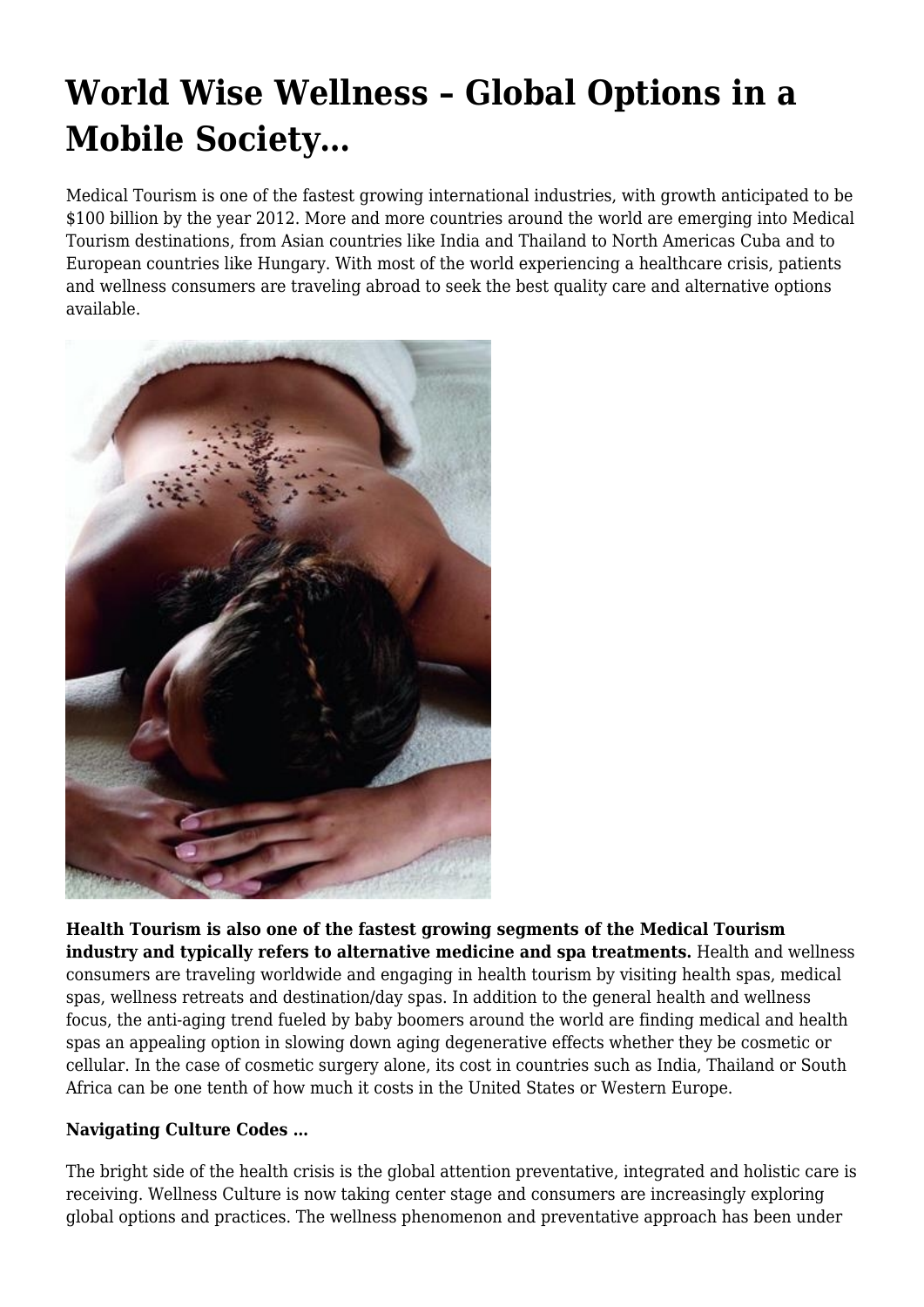way in recent years for the American spa market and for centuries in Europe and Asia.

With diverse cultural drivers and motivators, people around the globe are now embracing Medical Tourism and reaching outside of their borders for treatment and therapies. Medical Spas, Health Spas and Wellness Centers exist all over the world and operate uniquely in accordance with their focus and local culture. International associations such as IMSA and DSA are defining guidelines comprehensively yet cultural codes and standards still vary from country to country. The distinct differences in cultural standards may very well be the marketing appeal of medical tourism and the destination spa experience. Having access to complimentary treatments and modalities that may not be available to you at home or your country is one of the benefits of traveling across international borders.



#### **Defining the World of Wellness…**

The Spa experience is about enhancing overall well being through a variety of professional services that encourage the renewal of mind, body and spirit. The psychographics of the spa goer and wellness consumer is diverse and there is a broad range of business entities marketing wellness lifestyle. **The difference between a Health Spa and a Medical Wellness Spa is the latter specifically integrates spa AND medical services. Medical Spas are designed for guests seeking to maintain good health, as well as for dealing with serious medical concerns.** In the United States, The Pritkin Longevity Center & Spa in Florida and The Cooper Wellness Program in Texas are renowned for their carefully structured and fully supervised programs monitored by a team of physicians and wellness experts. Wellness Programs follow a scientific approach to health and fitness and combine traditional medical services with preventative measures. Like many industries, the Medical Spa channel has several sub-sets of business models. Today you can find Dental Spas, Fertility Spas and even medical spas specifically serving menopausal women.

The International Medical Spa Association has defined the following guidelines for identifying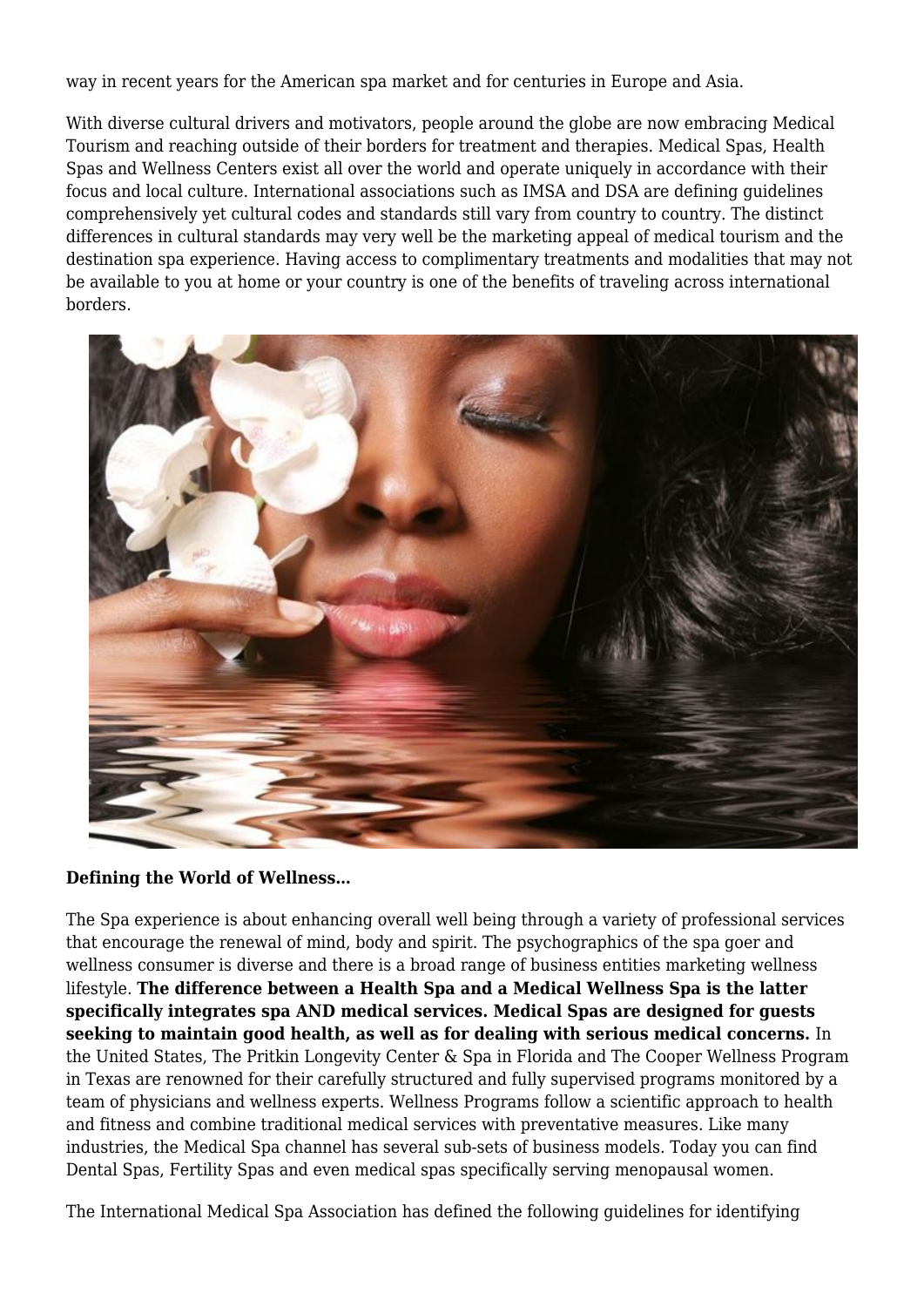#### Medical Spas:

**Beauty/Skin:** A facility that is owned by an individual or corporate entity with an office/treatment area of a licensed health care professional or medically trained aesthetician and therapists.

**Therapeutic**: A facility that is owned by an individual or corporate entity with an office/treatment area of a licensed health care professional located on the premises offering services that include therapeutic modalities focused on specific medical issues such as cardiovascular disease and bariatric.

**Medical Centers/Hospital Based**: Facilities that offer an advanced level of diagnostics services employing conventional and complementary therapies delivered in a specially designed healing environment.

**Wellness Centers**: Owned by physicians or entrepreneurs and encompass many of the same services as medical/hospitals facilities if physician owned. If privately owned, facilities will often have a licensed healthcare professional as Medical Director.



## **A Healing Sense of Place and Milieu…**

In Europe (where the spa experience originated) you can find Medical Spas run by physicians and integrative practitioners who may combine holistic and alternative therapies to address everything from chronic health conditions to anti-aging prevention. The essential framework of the European spa industry is mainly based on the curative use of natural resources and healthy climate with contribution from medical and therapeutic care.

Budapest already renowned as the "City of Spas" presents Medical Spas offering the healing